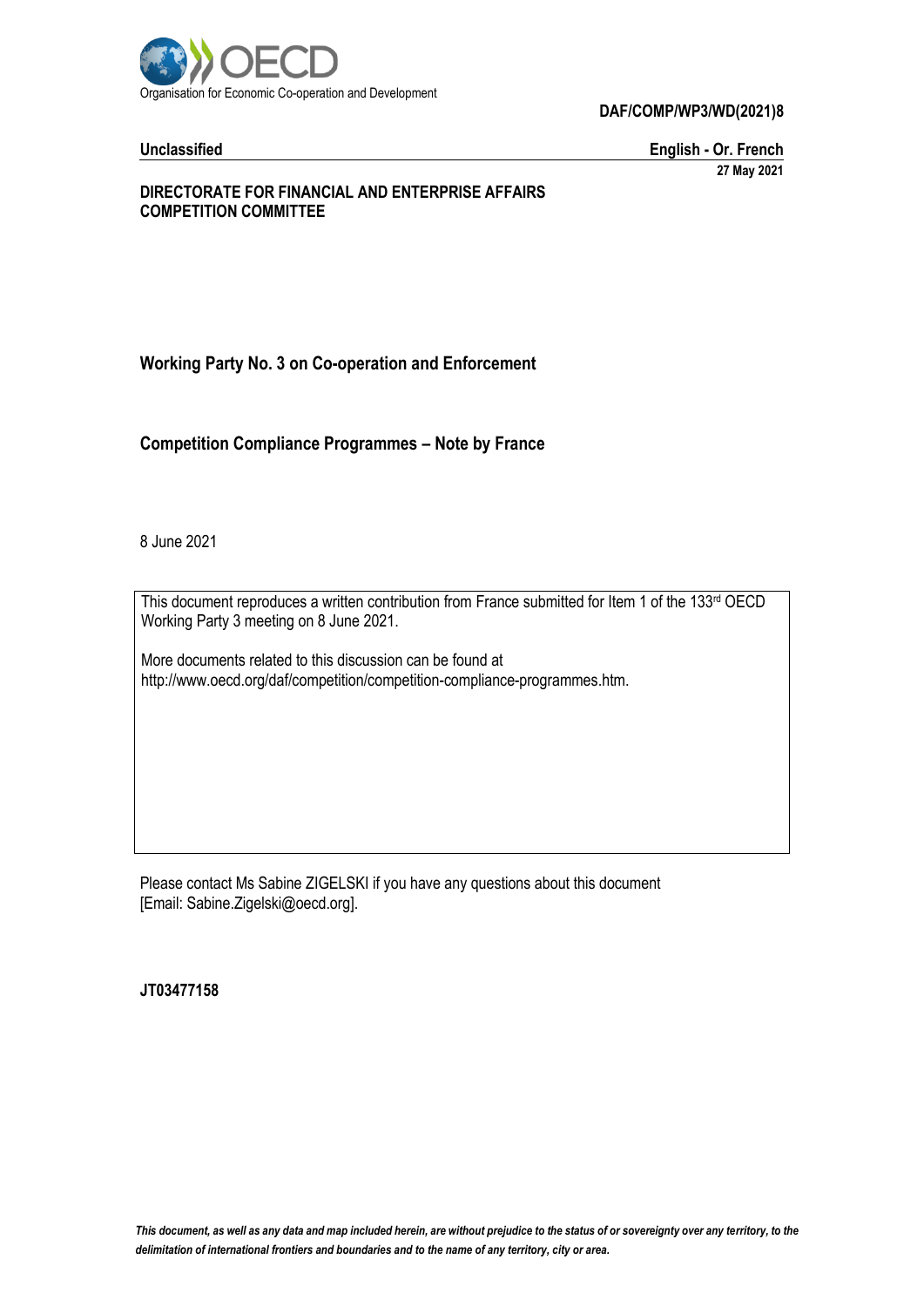# *France*

# **1. Introduction**

1. Compliance programmes are an important part of the competition law enforcement landscape. The specificity of competition compliance is twofold. First of all, the financial stakes can be considerable. Indeed, financial penalties have become much higher and more of a deterrent in recent years, both at national and European level. A company that does not comply with the rules of competition law can receive a substantial fine, in the order of several million and sometimes billion euros<sup>1</sup>. Merger control procedures are also affected by compliance risks, as a company may be exposed to a sanction for early implementation of the transaction (gun-jumping) or another infringement related to the procedure for compliance with the authorisation decision. The stakes are very high because the company risks having its acquisition transaction called into question in the event of a serious breach<sup>2</sup>.

2. Furthermore, competition law is a technical field. An infringement may result from "classic" forms of cartel, but also from the exchange of information or the implementation of algorithms whose compliance is more complex to analyse. It therefore seems important that the company has specifically reflected on its activity in advance, with a view to introducing a prevention policy and appropriate controls.

3. Compliance therefore refers to a policy of risk prevention and management for the company. While this is first and foremost a company's internal process, the competition authorities also have a role to play in compliance. The Autorité de la concurrence (hereinafter "the Autorité") adopts a proactive approach to making competition law increasingly accessible to businesses so that they can implement the appropriate internal tools to comply with competition law.

4. Compliance was a priority for the Autorité in 2020<sup>3</sup> and remains a key issue in 2021<sup>4</sup> . At the request of companies, a compliance working group made up of company managers, lawyers and members of the Autorité was set up in 2020 to collect their needs and take stock of best practices. Following several months of discussions, the group concluded, among other things, that an important action to take would be to draft a new framework document on competition compliance programmes which would, in particular, focus on the conditions for the effectiveness of such programmes.

5. Competition compliance programmes are tools for preventing and managing competition risks and the Autorité encourages their systematic implementation (1). The Autorité also supports operators by developing a range of compliance tools (2).

<sup>&</sup>lt;sup>1</sup> Decision No. 20-D-04 of 16 March 2020 regarding practices implemented in the Apple products distribution sector, issuing Apple and its wholesalers with a sanction of **1.24 billion** euros.

<sup>2</sup> Decision No. **11-D-12** of **20 September 2011** on the fulfilment of the commitments stated in the decision allowing the acquisition of TPS and CanalSatellite by Vivendi Universal and Canal Plus Group.

<sup>3</sup> Press Release, *[The Autorité de la concurrence announces its priorities for 2020](https://www.autoritedelaconcurrence.fr/en/press-release/autorite-de-la-concurrence-announces-its-priorities-2020)*, 9 January 2020.

<sup>4</sup> Press release, [After a very active 2020, the Autorité de la concurrence announces its priorities for](https://www.autoritedelaconcurrence.fr/en/press-release/after-very-active-2020-autorite-de-la-concurrence-announces-its-priorities-2021-which)  [2021, which will focus on the digital economy,](https://www.autoritedelaconcurrence.fr/en/press-release/after-very-active-2020-autorite-de-la-concurrence-announces-its-priorities-2021-which) 23 December 2020.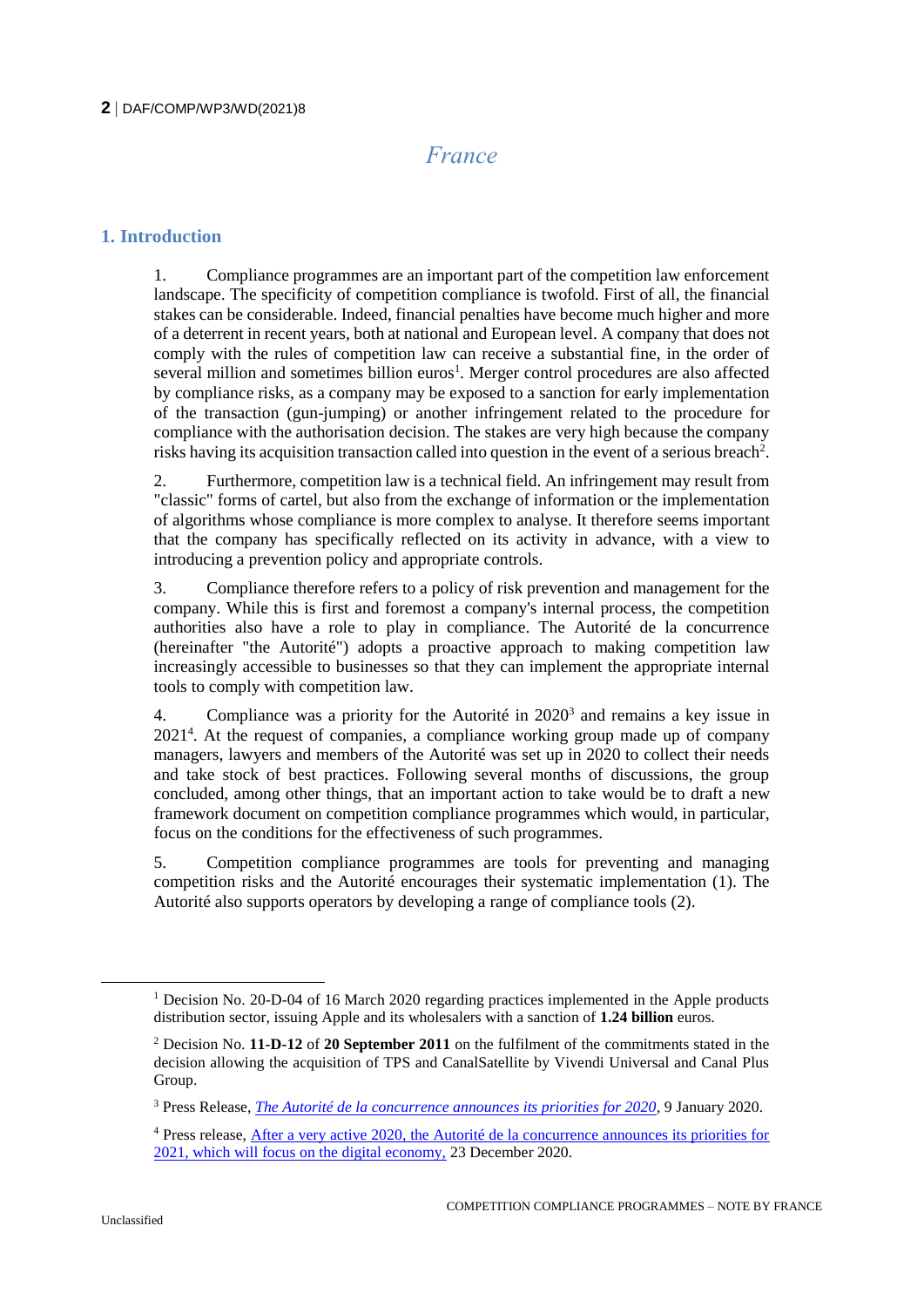# **2. Competition compliance programmes: key points and development**

6. The compliance programmes introduced by businesses are tools for preventing and managing competition risks. Although the cost of implementation can be high, the resulting positive benefits should encourage companies to adopt such programmes.

**7.** The Autorité strongly supports the compliance approach and encourages the systematic adoption of compliance programmes by as many companies as possible.

#### **2.1. Compliance programmes as a risk prevention and management tool**

#### *2.1.1. Risk prevention*

8. Developing and implementing a compliance programme involves significant resources for companies. The cost of non-compliance can, however, be much higher, as the company is exposed not only to high financial risks but also to significant risks of damage to its image and reputation, as well as to operational difficulties when it has to report its practices following the establishment of an abuse, for example.

9. In financial terms, violations of competition rules, as provided for under French and European Union law, can expose legal entities to significant financial penalties of up to 10% of their total turnover. Public and private persons who are victims of a cartel or abuse of a dominant position are, moreover, entitled to obtain compensation for their loss, exposing the convicted companies to the additional burden of having to pay damages.

10. In addition, Article L. 420-6 of the French code of commerce stipulates fines and imprisonment for natural persons who fraudulently play a personal and decisive role in the design, organisation or implementation of anti-competitive practices.

11. The implementation of a compliance programme, designed specifically for the company's activity, is part of a more global policy to prevent all antitrust risks.

#### *2.1.2. Risk management*

12. Compliance programmes are also a risk management tool, in that they must enable companies to detect, report and remedy potential violations.

13. When faced with a notice of breach revealed by a compliance programme, the company may decide to use the leniency procedure provided for in point IV of Article L. 464-2 and Articles R. 464-5 et seq. of the French code of commerce, and detailed in the Autorité's procedural notice on the leniency programme. This procedure allows companies to be granted total or partial exemption from financial penalties when they inform the Autorité of the existence of illegal cartels and cooperate with it to put an end to them.

#### *2.1.3. Key points for an effective compliance programme*

14. Beyond the two-fold objective of preventing and dealing with breaches, it is important that the compliance programme is designed by and for the company and includes all the elements necessary for its effectiveness.

15. The compliance programme must, first of all, be a "tailor-made" project in that it must be adapted to the company's markets, activities and products, and its internal organisation and culture.

16. To foster the development of a culture of compliance within the company, and to ensure that it is sustainable, a compliance programme must also include certain key features, including a public commitment by senior management to compliance, internal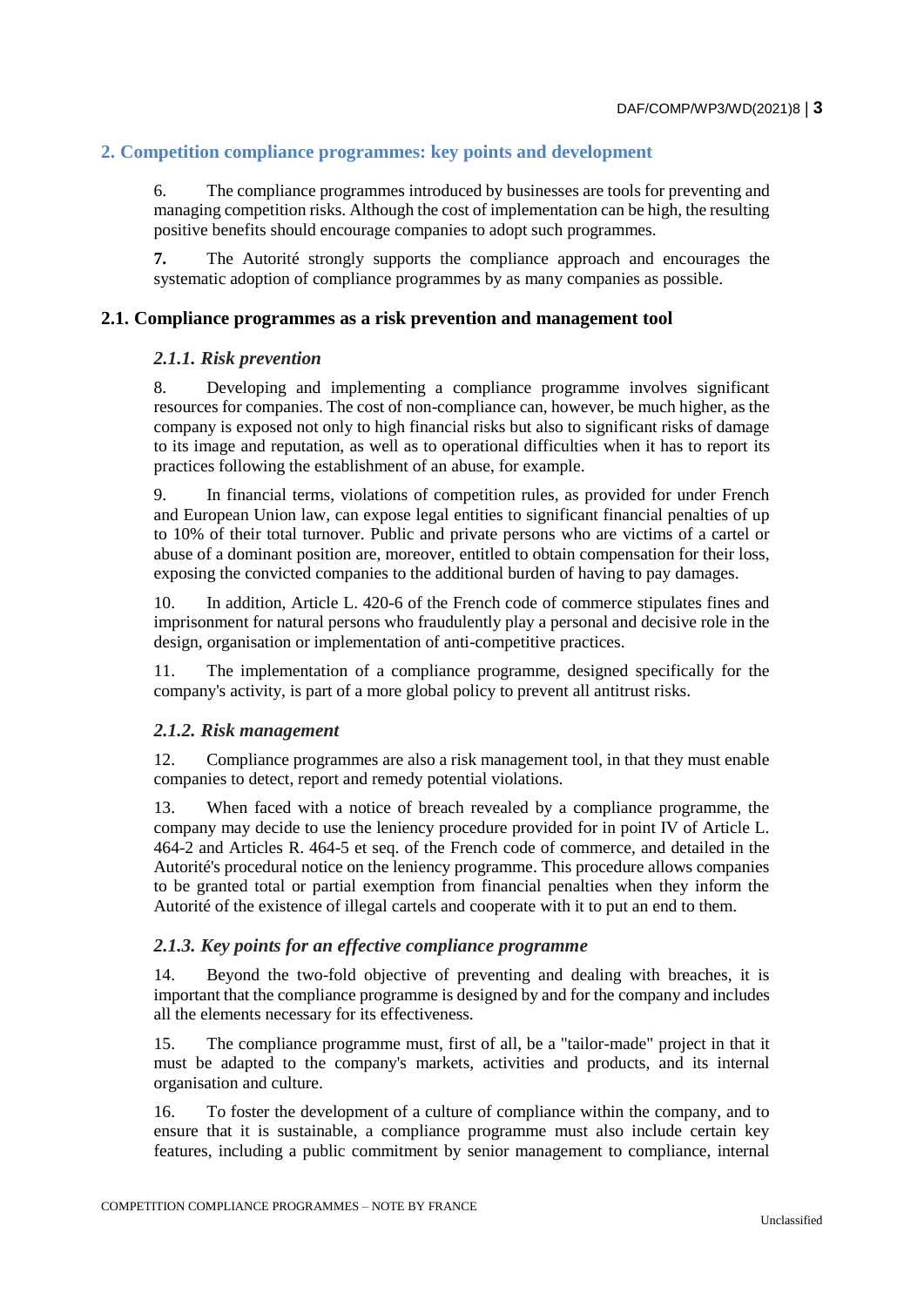#### **4** DAF/COMP/WP3/WD(2021)8

relays and experts, information, training and awareness-raising activities, control and alert mechanisms and a tracking system.

17. It is also essential for the company to anticipate any new risks that may arise. To do so, it must conduct regular monitoring to identify and take into account any changes in case law and legislation that may have an impact on the compliance of the company's practices.

# **2.2. An approach encouraged by the Autorité: the systematic implementation of compliance programmes by companies**

# *2.2.1. Change in the Autorité's approach to the consideration of compliance programmes in its decision-making practice*

18. To encourage the implementation of compliance programmes, in 2012 the Autorité introduced a system of penalty reductions if the company committed to implementing a compliance programme. This penalty reduction system was incorporated in the 10 February 2012 framework document on competition compliance programmes.

19. This approach changed in 2017 with the adoption of the floor coverings decision<sup>5</sup> and new soft law principles with the publication of the 19 October 2017 statement on the settlement procedure and compliance programmes, which led to the withdrawal of the 2012 framework document. While reaffirming the importance it attached to compliance programmes, the Autorité considered that the development and implementation of compliance programmes should become part of companies' day-to-day management.

20. It considered that everyone was now aware of the issues that must lead to the implementation of a compliance policy, especially large companies, and that it was no longer justified to reduce a penalty on the grounds that the company would be putting in place, for the future, tools that it should have implemented in the past. By granting penalty reductions, the Autorité also created a form of negative incentive not to implement a compliance policy.

# *2.2.2. A renewed approach with a new framework document on compliance programmes*

21. In response to a request from companies, in 2020 the Autorité set up a dedicated compliance working group made up of company managers, lawyers and Autorité representatives.

22. The objective was to take into account the needs of companies as well as the difficulties they might encounter in setting up and monitoring compliance programmes, in order to identify and promote best practices in this area.

23. In particular, the working group concluded that it would be useful for companies to have a reference document of the same type as the former 2012 framework document. The Autorité has therefore decided to adopt a new framework document on competition compliance programmes in 2021. A draft version of this document is currently being finalised. It will be submitted for public consultation so that, on a larger scale, it involves all the stakeholders interested in this subject.

<sup>5</sup> [Decision No. 17-D-20 of 18 October 2017 on practices implemented in the resilient floor coverings](https://www.autoritedelaconcurrence.fr/sites/default/files/commitments/17d20.pdf)  [sector](https://www.autoritedelaconcurrence.fr/sites/default/files/commitments/17d20.pdf) (see in particular point 464).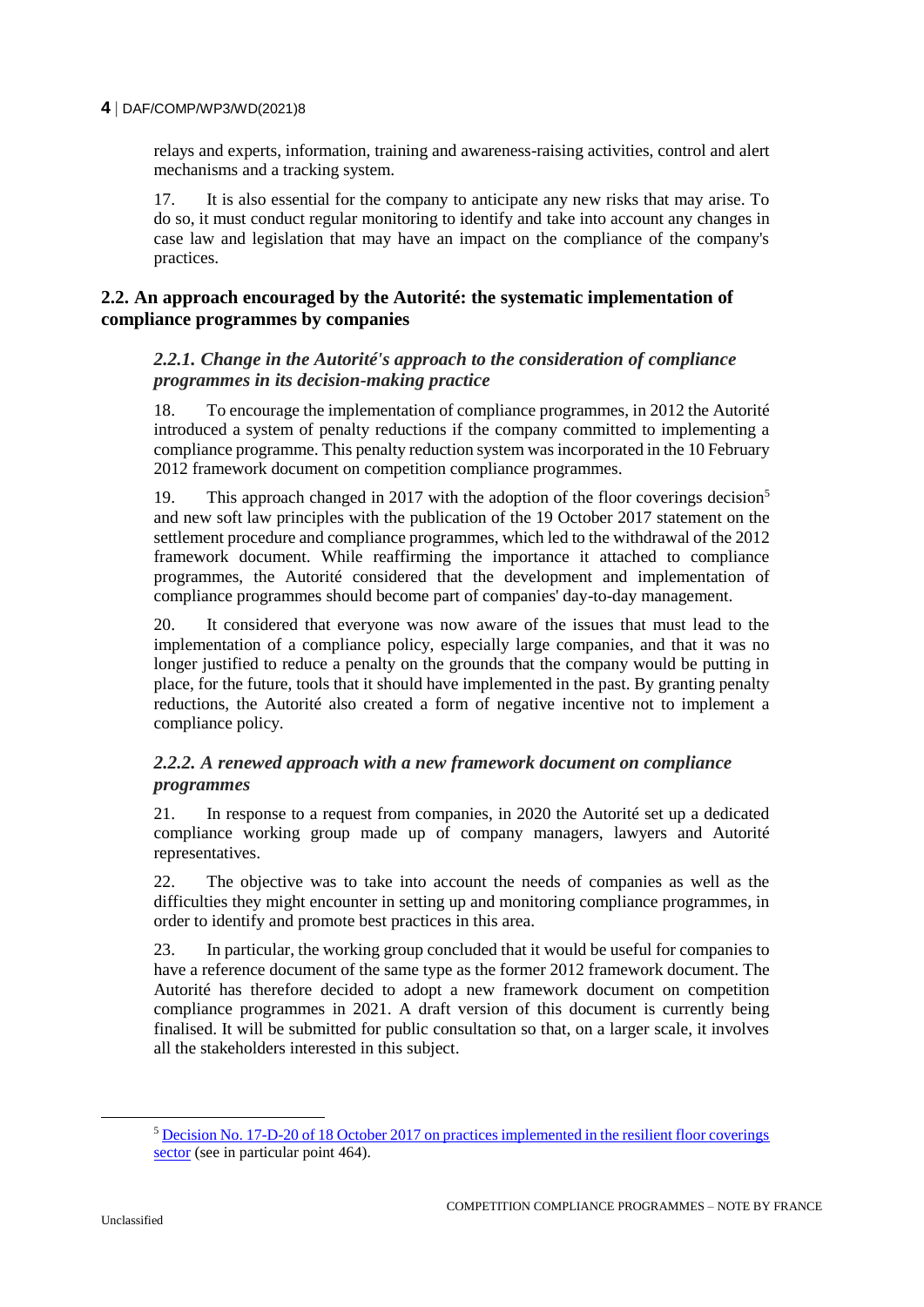# **3. Compliance: the Autorité's preventive and educational activity**

24. Since its inception, the Autorité has been proactive in promoting competition law and making it more accessible. By offering practical tools to companies, it contributes to the compliance process.

25. The Autorité is also involved in a global reflection on compliance at European and international levels.

#### **3.1. The Autorité's company support policy**

26. The Autorité assists economic stakeholders in their compliance efforts in several ways.

#### *3.1.1. Extensive decision-making practice*

27. The Autorité decides on contentious cases. It is thus developing an extensive decision-making practice that serves as a benchmark for the application of competition rules. It also produces opinions and conducts sector-specific inquiries, in which it issues recommendations that provide an interpretation grid of identified problems.

28. In drafting its decisions and opinions, the Autorité endeavours to be as detailed and precise as possible in its legal reasoning so it can provide operators with the necessary understanding for their decision-making.

# *3.1.2. Active policy of disseminating documents providing companies with practical tools for appropriating competition law*

29. The Autorité is developing an active policy of disseminating content to assist companies in their compliance efforts.

30. The Autorité regularly publishes studies that explain its analyses of competition issues and present its decision-making practice in a structured and comprehensive manner. Over the past three years, it has conducted a loyalty rebate study<sup>6</sup>, a behavioural remedy study<sup>7</sup> and an e-commerce study<sup>8</sup>. These studies detail the Autorité's decision-making practice, including that of the Commission and sometimes other national competition authorities, as well as the case law of the French review courts and European courts. The study on loyalty rebates won the "Best Soft Law" award at Concurrences magazine's *2019 Antitrust Writing Awards*.

31. More recently, the Autorité has carried out a study on professional bodies and competition<sup>9</sup>. The choice of this topic was motivated by the entry into force of new legal provisions exposing professional bodies to heavier sanctions. The ECN+ Directive<sup>10</sup> raised the ceiling for fines to 10 % of the turnover of the organisations' member companies; this ceiling had previously been limited to 3 million euros by the French code of commerce.

<sup>6</sup> [Loyalty rebates, Collection Les Essentiels, 2018.](https://www.autoritedelaconcurrence.fr/sites/default/files/2019-12/pdf_final.pdf)

<sup>7</sup> [Behavioural Remedies, Collection Les Essentiels, 2019.](https://www.autoritedelaconcurrence.fr/sites/default/files/2020-01/eng_comportementaux_final_fr_0.pdf)

<sup>8</sup> [Competition and e-commerce, Collection Les Essentiels, 2020.](https://www.autoritedelaconcurrence.fr/sites/default/files/9782111572874_Commerce-en-ligne_final.pdf)

<sup>9</sup> [Professional bodies and competition \(2021\)](https://www.autoritedelaconcurrence.fr/sites/default/files/EtudeThematique-OrganismesProfessionnels_final.pdf).

<sup>&</sup>lt;sup>10</sup> Directive (EU) 2019/1 of the European Parliament and of the Council of 11 December 2018 to [empower the competition authorities of the Member States to be more effective enforcers and to](https://eur-lex.europa.eu/legal-content/EN/TXT/PDF/?uri=CELEX:32019L0001&from=EN)  [ensure the proper functioning of the internal market.](https://eur-lex.europa.eu/legal-content/EN/TXT/PDF/?uri=CELEX:32019L0001&from=EN)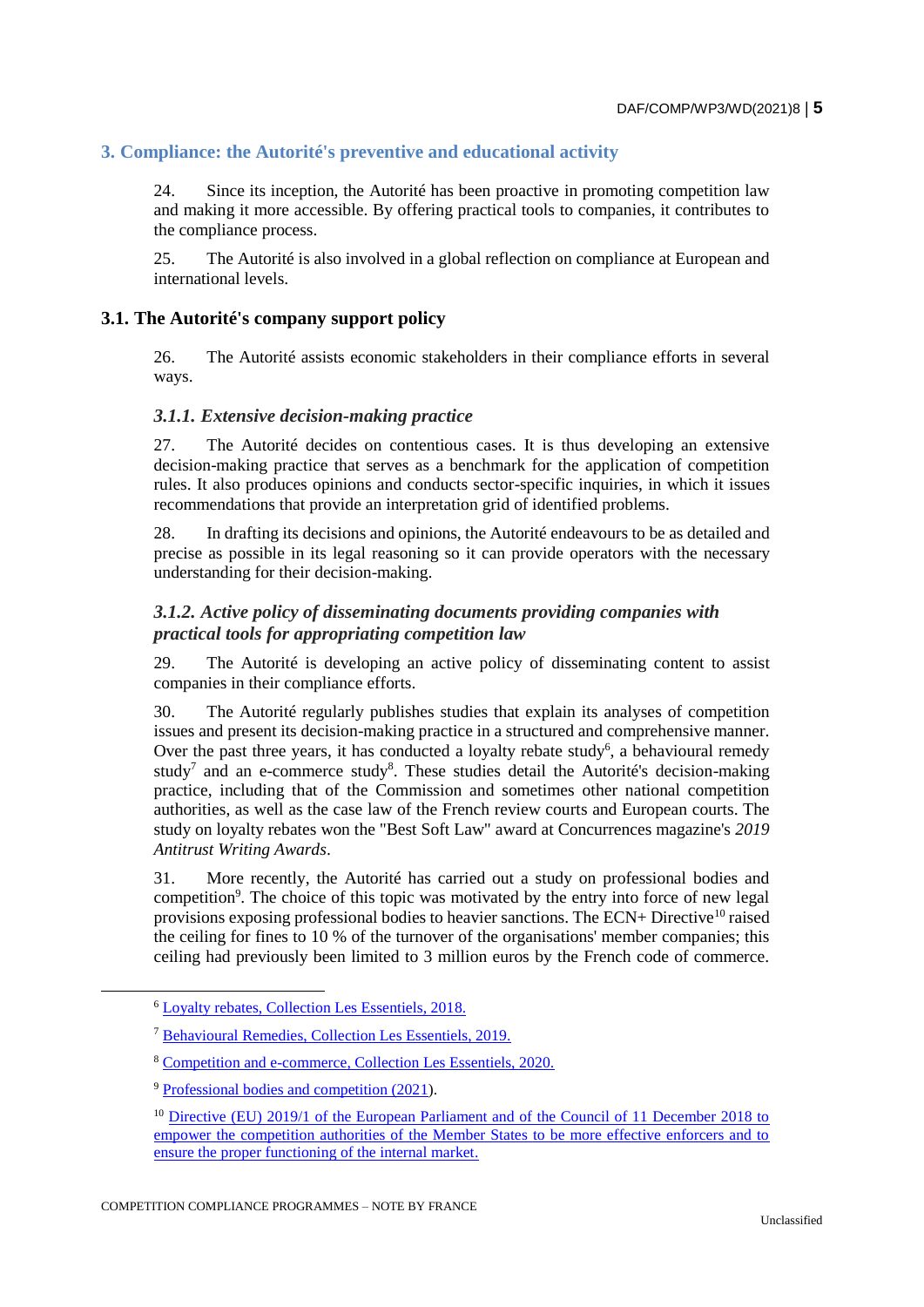#### **6** DAF/COMP/WP3/WD(2021)8

The aim was for the Autorité to issue a reminder of the applicable rules in order to encourage compliance by professional bodies and their member companies. The Autorité also considered that professional bodies have an important role to play in relaying information to their members and encouraging them to adopt the right habits.

32. The Autorité also publishes joint studies with other authorities, the latest being the study conducted with the Bundeskartellamt on algorithms and their implications for the enforcement of competition  $law<sup>11</sup>$ . The objective of this type of project is to present a common vision on a topic that is more forward-looking, but with which companies may need guidance.

33. In an effort to provide turnkey compliance tools, the Autorité has also devoted significant resources to facilitating the compliance efforts of SMEs by creating a guide specifically designed for their use<sup>12</sup>. This guide includes practical sheets and educational video modules that answer many concrete questions. In view of the sometimes less experienced target audience, the Autorité has opted for an interactive à la carte tool, unlike other publications, which are generally available in a more traditional brochure format.

# *3.1.3. Enhanced communication to facilitate compliance*

34. The Autorité communicates widely on competition rules and their virtues, as well as on its decisions and opinions. It uses a variety of communication tools to facilitate compliance.

35. The Autorité has recently innovated by including "Compliance" boxes in its press releases, to make operators more aware of the points of concern<sup>13</sup>. In addition, it plans to dedicate a space on its website to compliance, which will include numerous educational resources, such as publications, infographics, podcasts and videos, aimed at different types of audience. In general, videos and infographics are increasingly being used in the Autorité's communication to increase the accessibility of competition law.

36. From now on, the opinions and decisions issued will also contain a summary, as shown in the latest opinion published by the Autorité<sup>14</sup>. While the opinions and decisions are detailed, it is also important to make them easy to understand and accessible to as many people as possible. These summaries provide an overview of the document and help readers retain the key messages it contains.

# *3.1.4. Informal consultations in the context of the health crisis*

37. The period of the health crisis was also an opportunity for some competition authorities to provide informal consultations that helped support operators in their compliance efforts.

 $\overline{a}$ 

<sup>&</sup>lt;sup>11</sup> [Algorithms and Competition \(2019\).](https://www.autoritedelaconcurrence.fr/sites/default/files/Algorithms-and-competition_FR.pdf)

<sup>12</sup> *Better understanding competition rules: a guide for SMEs* (2020)

<https://media.autoritedelaconcurrence.fr/guide-pme/>

<sup>&</sup>lt;sup>13</sup> [Press release of Decision No. 20-D-20 of 3 December 2020 on practices in the premium tea sector.](https://www.autoritedelaconcurrence.fr/en/press-release/autorite-de-la-concurrence-hands-out-fine-dammann-freres-tea-imposing-sales-prices)

<sup>&</sup>lt;sup>14</sup> See, for example, the latest opinion No. 21-A-05 of 29 April 2021 on the sector of new [technologies applied to payments](https://www.autoritedelaconcurrence.fr/sites/default/files/integral_texts/2021-04/21a05_0.pdf) (*FinTech* opinion).